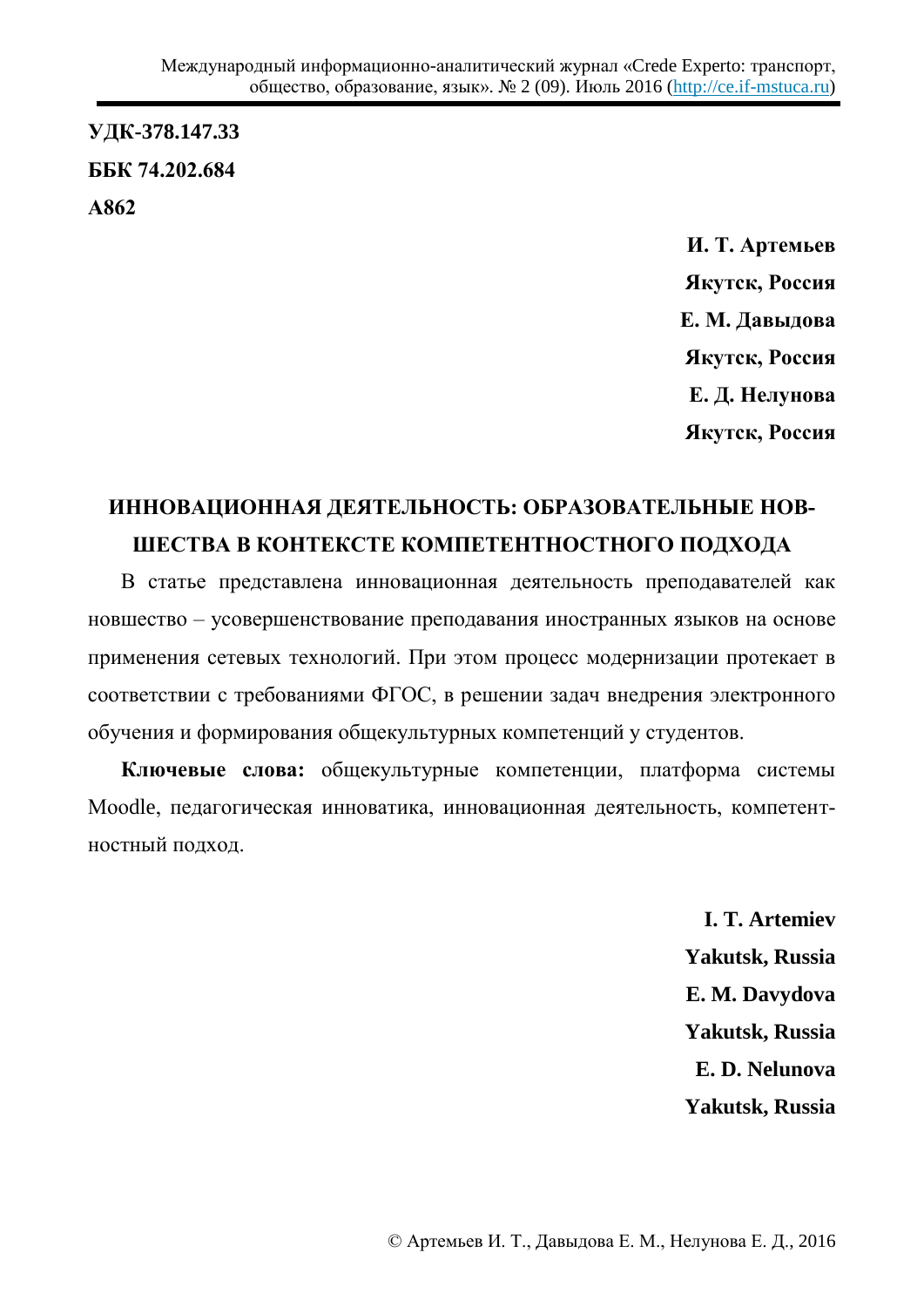## **INNOVATIVE ACTIVITY: EDUCATIONAL INNOVATIONS IN THE CON-TEXT OF COMPETENCE APPROACH**

The article deals with the innovative activity of teachers as innovation - improvement of teaching foreign languages based on network technologies. The process of modernization proceeds according to the requirements of Federal State Educational Standards, it solves the problems to integrate electronic training and form common cultural competences of students.

**Keywords:** common cultural competences, LMS MOODLE, pedagogical innovatics, innovative activity, competence approach.

Методология педагогической инноватики - есть система знаний и деятельностей, относящихся к основаниям и структуре учения о создании, освоении и применении педагогических новшеств. Педагогическое новшество - это идея, метод, средство, технология и система, нечто новое, специально спроектированное, исследованное, разработанное или случайно открытое, новое педагогическое знание, технология, методика, прием.

Другое системное понятие – инновационная деятельность – комплекс принимаемых мер по обеспечению инновационного процесса на том или ином уровне образования, а также сам процесс. К основным функциям инновационной деятельности относятся изменения компонентов педагогического процесса: смысла, целей, содержания образования, форм, методов, технологий, средств обучения, системы управлении и т. п.

Инновационный процесс представляет собой совокупность процедур и средств, с помощью которых педагогическое открытие или идея превращаются в социальное, в том числе, образовательное нововведение. По А. В. Хуторскому, под педагогической инноватикой понимается учение о создании педагогических новшеств, использовании и применении на практике новых методов, технологий и средств, рассматриваемых усовершенствованием, которое означает изменение приспособления известной методики в новых условиях учебной деятельности и рационализациией, как установление нового правила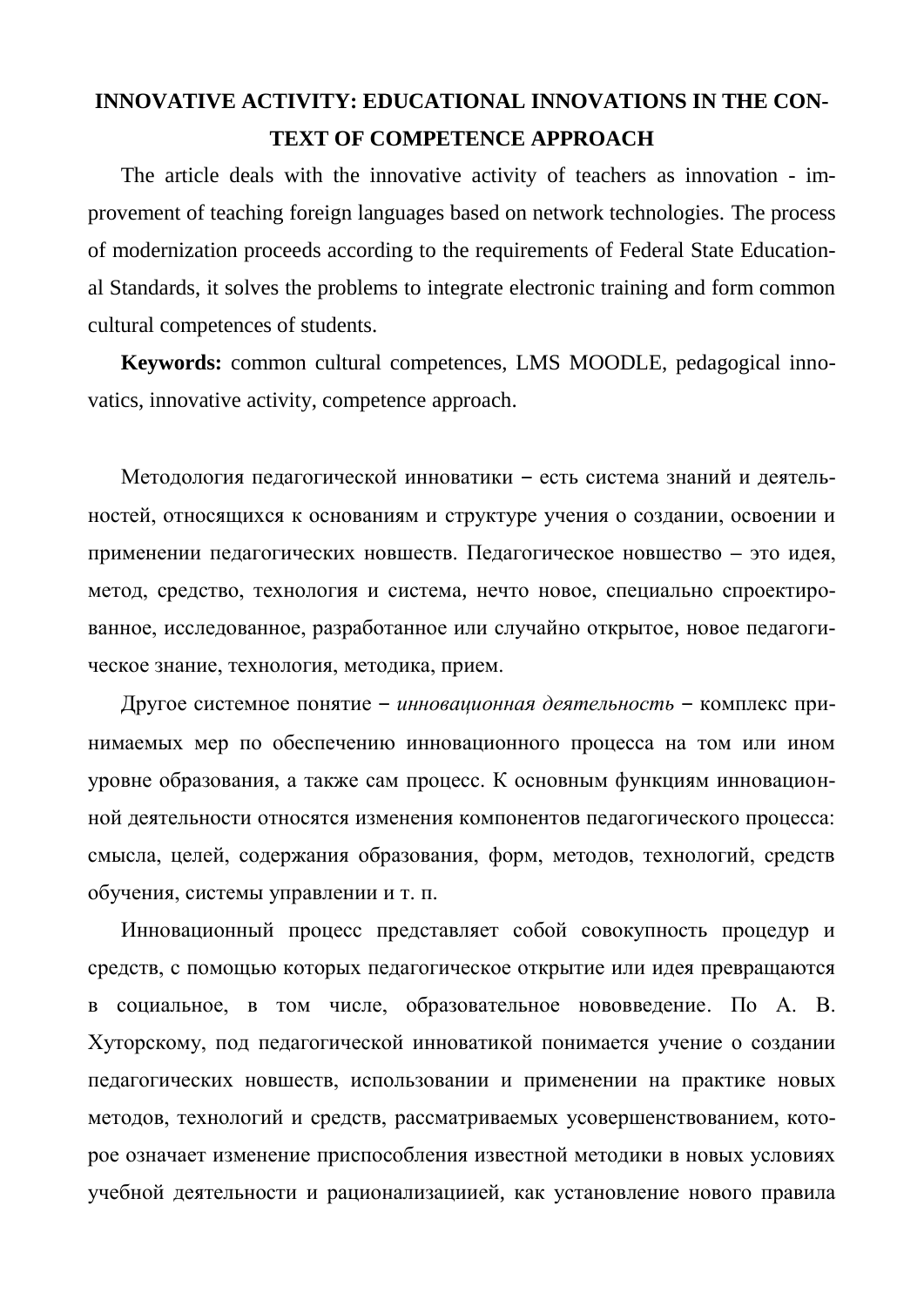использования известных педагогических средств для решения традиционных задач обучения иностранному языку. В таком ракурсе методологические основы инновационной деятельности в преподавании иностранных языков представляются в соответствии с понятиями новшества и его уровней  $[X$ уторской, 2004].

Представим компетентностный подход к образованию как нововведение в учебном процессе. Для определения сущности компетентностного подхода в образовании проанализируем понятие «компетентность». В переводе с латинского языка это слово означает круг вопросов, в которых человек хорошо осведомлен, обладает познаниями и опытом. По А. В. Хуторскому, человек, компетентный в определенной области, обладает соответствующими знаниями и способностями, позволяющими ему обоснованно судить об этой области и эффективно действовать в ней [Хуторской, 2004].

Еще в 60-е гг. XX в. И. А. Зимней было заложено понимание различий между понятиями «компетенция» и «компетентность», где последнее трактуется как основывающийся на знаниях, интеллектуально и личностно обусловленный опыт социально-профессиональной жизнедеятельности человека [Зимняя, 2003]. Что является наиболее спорным в обозначении роли компетентностного подхода в повышении качества российского образования?

По определению А. В. Хуторского, компетенция – это готовность человека к мобилизации знаний, умений и внешних ресурсов для эффективной деятельности в конкретной жизненной ситуации. Компетентность же – это совокупность личностных качеств человека (ценностных ориентаций, знаний, умений, навыков, способностей), это способность к деятельности в определенной личностно-значимой сфере [Хуторской, 2004].

В книге «Стратегия модернизации содержания общего образования» России были сформулированы основные положения компетентностного подхода в образовании, узловое понятие которого - компетентность. Было подчеркнуто, что это понятие шире понятия знаний, умений и навыков (ЗУН). Авторы представляют «компетентность» как понятие, объединяющее в себе интеллек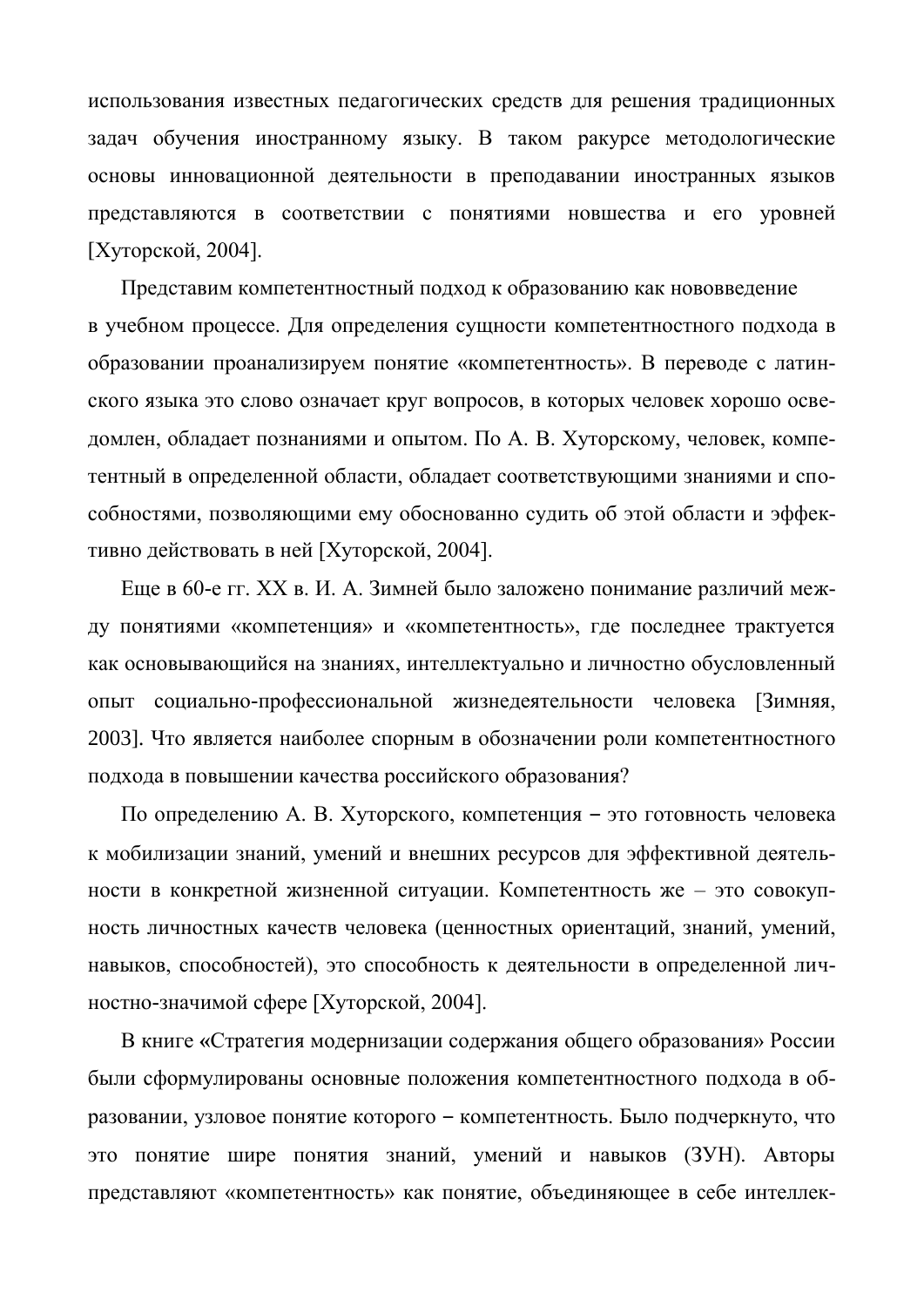туальную и навыковую составляющие образования, и далее расширяют его в следующих направлениях:

– понятие компетентности включает не только когнитивную и операционально-технологическую составляющие, но и мотивационную, этическую, социальную и поведенческую; оно включает результаты обучения (знания и умения), систему ценностных ориентаций, привычки и др.;

– компетентность означает способность мобилизовать полученные знания, умения, опыт и способы поведения в условиях конкретной ситуации, конкретной деятельности:

– в понятии компетентности заложена идеология интерпретации содержания образования, формируемого от результата («стандарт на выходе»);

– компетентности формируются не только в процессе обучения в школе, но и под воздействием окружающей среды;

– компетентность в сфере самостоятельной познавательной деятельности, основанная на усвоении способов приобретения знаний из различных источников информации, в том числе, внешкольных;

– компетентность в сфере гражданско-общественной деятельности (выполнение ролей гражданина, избирателя, потребителя);

– компетентность в сфере социально-трудовой деятельности, в том числе, умение анализировать ситуацию на рынке труда, оценивать собственные профессиональные возможности, навыки самоорганизации, ориентироваться в нормах и этике взаимоотношений;

– компетентность в бытовой сфере, включая аспекты собственного здоровья, семейного бытия и пр.;

– компетентность в сфере культурно-досуговой деятельности, включая выбор путей и способов использования свободного времени, культурно и духовно обогащающих личность [Стратегия модернизации содержания общего образования, 2001].

В 2003 г. выходит монография А. В. Хуторского «Дидактическая эвристика. Теория и технология обучения», в которой излагается оригинальная научно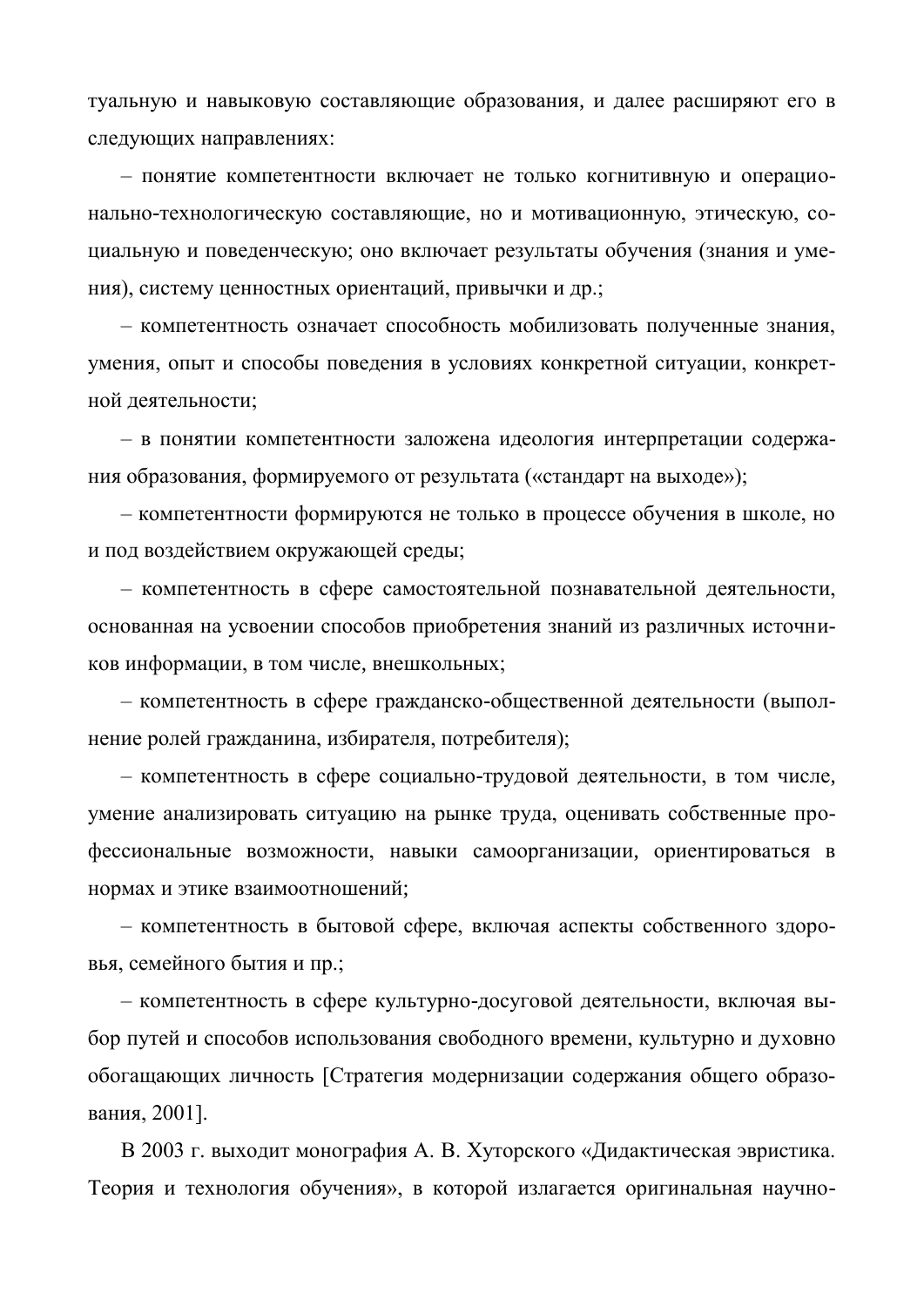педагогическая концепция эвристического обучения. Учащимся предлагается открывать знания, сравнивать их с культурно-историческими аналогами, выстраивая при этом индивидуальную траекторию собственного образования, в процессе чего непрерывно идет процесс формирования ключевых компетентностей [Хуторской, 2003].

В монографии О. Г. Смоляниновой «Компетентностный подход в педагогическом образовании в контексте использования мультимедиа», которая вышла в 2006 г. в Красноярске, предпринята попытка разобраться в существующих моделях использования компетентностного подхода в системе высшего образования. Содержание книги опирается на российский и международный опыт модернизации образования в рамках компетентностного подхода и базируется на теоретических и практических исследованиях автора, проведенных в период 2000–2006 гг. [Смолянинова, 2006].

В том же году вышла монография А. А. Вострикова «Основы теории и технологии компетентностного подхода в элитной школе: Авторская модель». В монографии раскрыты теория и технология компетентностного подхода к образовательному процессу в школе-гимназии. На примерах системы творческих заданий раскрыты механизмы реализации этого подхода в продуктивных учебниках и в продуктивном дидактическом цикле [Вострикова, 2006].

А. Г. Бермус в своей статье «Проблемы и перспективы реализации компетентностного подхода в образовании» предлагает меры по внедрению компетентностного подхода в практику, адекватные общим задачам модернизации российского образования [Бергмус, 2005]. И. И. Каверина в статье «Реализация компетентностного подхода на уроках в средней общеобразовательной школе» рассуждает о том, что в меняющемся мире система образования должна формировать такие новые качества выпускника, как инициативность, инновационность, мобильность, гибкость, динамизм. [Каверина, 2007].

На основании анализа вышепредставленных трудов исследователей выявлены 3 принципа, лежащих в основе компетентностного подхода: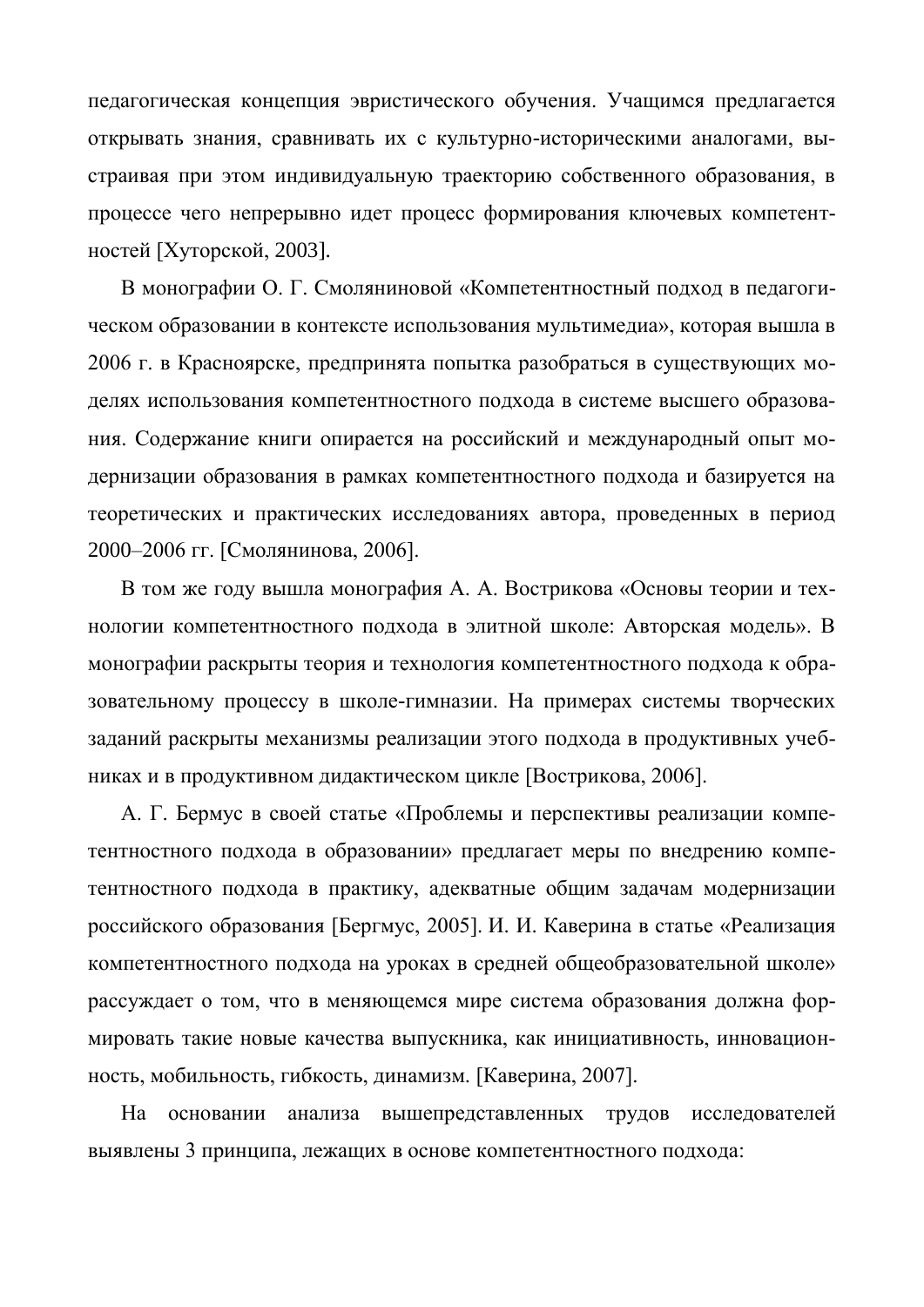*Первый* из них заключается в следующем: в основе образования должны лежать базовые знания и соответствующие умения, способы обучения, навыки. Для достижения этого, обучаемые должны владеть основополагающими инструментами учения, то есть чтением, письмом и математической грамотностью.

*Второй* принцип: содержание образования должны составлять действительно важные и необходимые, а не второстепенные знания. Система образования должна иметь академический характер и ориентироваться на базовые отрасли науки. Внимание школы должно быть направлено на то, что выдержало проверку временем и является основой образования.

*Третий* принцип – это принцип гуманного отношения к личности. Еще одна особенность компетентностного подхода заключается в том, что он предполагает овладение знаниями и умениями в комплексе. Поэтому по-новому выстраивается система методов обучения, так как в основе лежит структура соответствующей компетентности и той функции, которую она выполняет в образовании [Хуторской, 2003].

Констатация А. И. Зимней о том, что компетентность трактуется как основывающийся на знаниях, интеллектуально и личностно обусловленный опыт социально-профессиональной жизнедеятельности человека, полностью соответствует содержанию требований к условиям реализации основных образовательных программ бакалавриата на основе ФГОС. Одним из них является широкое использование в учебном процессе активных и интерактивных форм проведения занятий с целью формирования и развития профессиональных навыков обучающихся [Зимняя, 2003].

Ниже приведем пример применения на практике обучения иностранным языкам новых (сетевых) технологий и средств, рассматриваемых усовершен*ствованием и модернизацией* в ракурсе изменения приспособления известной методики в новых условиях учебной деятельности. Рассмотренные нами технологии (мультимедиа, сетевые и др.) требуют изменения методов и способов традиционного обучения, усовершенствуя в целом учебный процесс. Тем са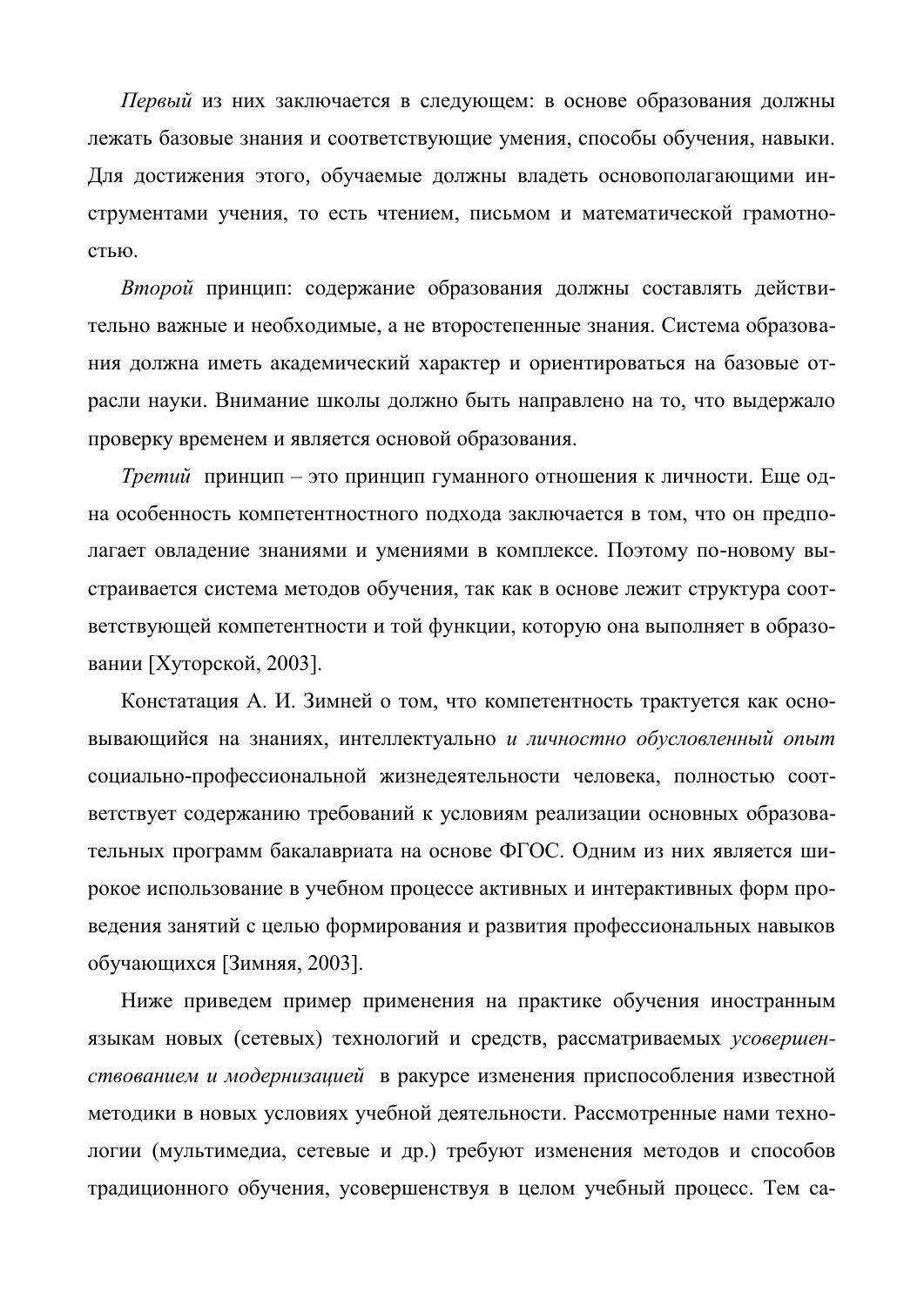мым, создаются новые условия учебной деятельности, где ключевыми становятся метапредметные фоновые знания и умения, использование их в решении актуальных задач с опорой на универсальные учебные действия, а не только знание, к примеру, иностранного языка.

Использование компьютерных технологий в обучении иностранным языкам позволяет не только обеспечить доступ к необходимым информационным ресурсам, но и создать новое образовательное пространство, активизировать учебно-познавательную деятельность обучающихся, повысить эффективность обучения и интерес ко всем культуроведческим аспектам обучения языку.

В связи с этим представляется важным уделить особое внимание электронной образовательной среде Moodle, которая является в течение последних пяти лет наиболее популярной во всем мире и считается лучшей в своей области. Согласно статистическим данным, представленным на официальном сайте Moodle, в Российской Федерации зарегистрировано на сегодняшний день 1416 установок данной системы, 519 из них – на частные компьютеры. При этом, по всему миру зарегистрировано почти 69 тыс. сайтов на платформе Moodle в 235 странах [Официальный сайт электронной образовательной среды Moodle]. Слово Moodle является аббревиатурой от Modular Object-Oriented Dynamic Learning Environment, что можно перевести как «модульная объектно-ориентированная  $\partial$ инамическая учебная среда».

Система Moodle является пакетом программного обеспечения для создания курсов дистанционного обучения и web-сайтов, и не только. К большей достоверности представим основные достоинства системы, в том числе, основные дидактические:

- система спроектирована с учётом достижений современной педагогики с акцентом на взаимодействие между учениками (обсуждения);

- дизайн имеет модульную структуру и легко модифицируется;

- подключаемые языковые пакеты позволяют добиться полной локализации (на данный момент поддерживается 43 языка);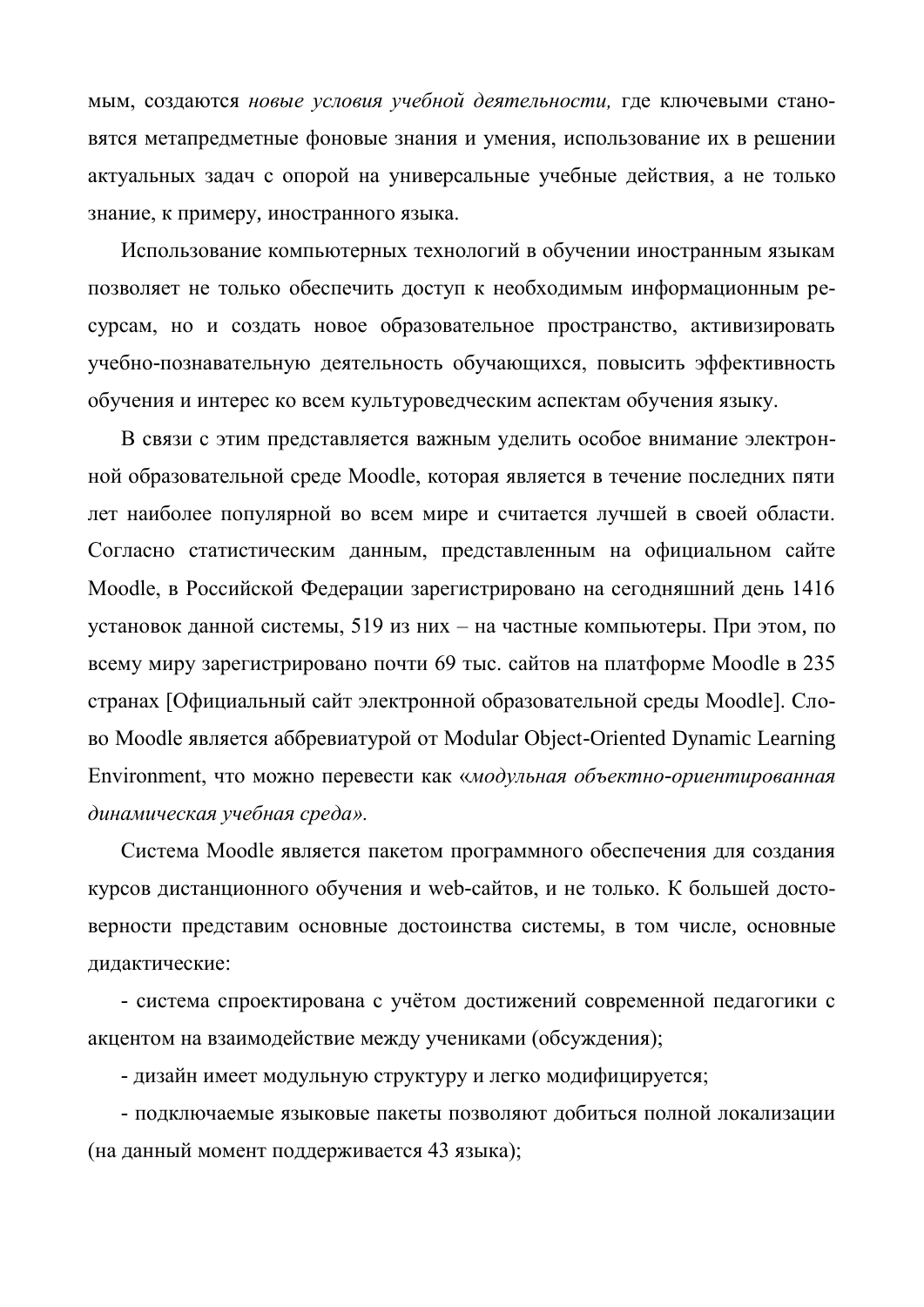- студенты могут редактировать свои учетные записи, добавлять фотографии и изменять многочисленные личные данные и реквизиты;

- имеется богатый набор модулей-составляющих для курсов – Чат, Опрос, Форум, Глоссарий, Рабочая тетрадь, Урок, Тест, Анкета, Scorm, Survey, Wiki, Семинар, Ресурс (в виде текстовой или веб-страницы или в виде каталога) и т. Д.

При подготовке и проведении занятий в системе Moodle преподаватель использует набор модулей-составляющих для курсов. Варьируя сочетания различных элементов курса, преподаватель организует изучение материала таким образом, чтобы формы обучения соответствовали *целям и задачам конкретных* занятий. Остановимся более подробно на каждом из них:

1) глоссарий – позволяет организовать работу с терминами, при этом словарные статьи могут создавать не только преподаватели, но и студенты. Термины, занесенные в глоссарий, подсвечиваются во всех материалах курсов и являются гиперссылками на соответствующие статьи глоссария. Система позволяет создавать как глоссарий курса, так и глобальный глоссарий, доступный участникам всех курсов;

2) ресурс – любой материал для самостоятельного изучения, проведения исследования, обсуждения: текст, иллюстрация, web-страница, аудио или видеофайл и др. Для создания web-страниц в систему встроен визуальный редактор, который позволяет преподавателю, не знающему языка разметки HTML, с дегкостью создавать web-страницы, включающие элементы форматирования, иллюстрации, таблицы;

3) задания – это вид деятельности студента, результатом которой обычно становится создание и загрузка на сервер файла любого формата или создание текста непосредственно в системе Moodle. Преподаватель может оперативно проверить сданные студентом файлы или тексты, прокомментировать их и, при необходимости, предложить доработать в каких-то направлениях. Если преподаватель считает это необходимым, он может открыть ссылки на файлы, сданные участниками курса, и сделать эти работы предметом обсуждения в форуме.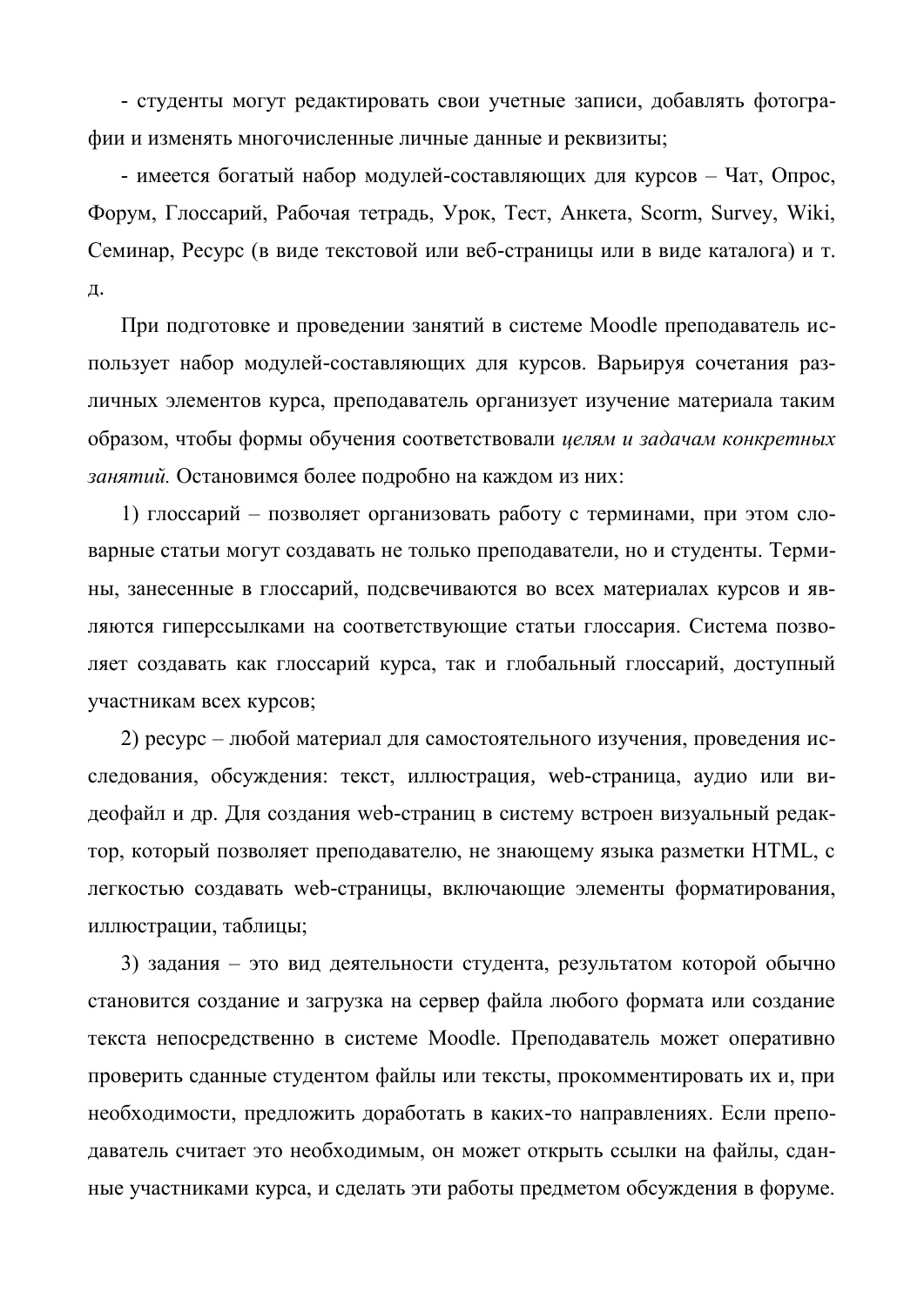Такая схема очень удобна, например, для творческих курсов. Если это разрешено преподавателем, каждый студент может сдавать файлы неоднократно – по результатам их проверки. Это дает возможность оперативно корректировать работу обучающегося, добиваться полного решения учебной задачи. Все созданные в системе тексты, файлы, загруженные студентом на сервер, хранятся в портфолио;

4) форум предназначен для учебного обсуждения проблем, для проведения консультаций. Форум можно использовать и для загрузки студентами файлов в таком случае вокруг этих файлов можно построить учебное обсуждение, дать возможность самим обучающимся оценить работы друг друга. При добавлении нового форума преподаватель имеет возможность выбрать его тип из нескольких: обычный форум с обсуждением одной темы, доступный для всех общий форум или форум с одной линией обсуждения для каждого пользователя. Сообщения из форума могут, по усмотрению преподавателя, автоматически рассылаться ученикам по электронной почте через 30 минут после их добавления (в течение этого времени сообщение можно отредактировать или удалить). Все сообщения студента в форуме хранятся в портфолио. Moodle поддерживает очень полезную функцию коллективного редактирования текстов (элемент курca «Wiki»);

5) лекция – позволяет организовать пошаговое изучение учебного материала. Массив материала можно разбить на дидактические единицы, в конце каждой из них дать контрольные вопросы на усвоение материала. Система, настроенная преподавателем, позаботится о том, чтобы по результатам контроля перевести ученика на следующий уровень изучения материала или вернуть к предыдущему. Этот элемент курса удобен еще и тем, что он позволяет проводить оценивание работы учеников в автоматическом режиме: преподаватель лишь задает системе параметры оценивания, после чего система сама выводит для каждого студента общую за лекцию оценку, заносит ее в ведомость;

6) тесты – могут содержать вопросы различных типов: вопросы в закрытой форме (множественный выбор), случайный вопрос, числовой, с ответами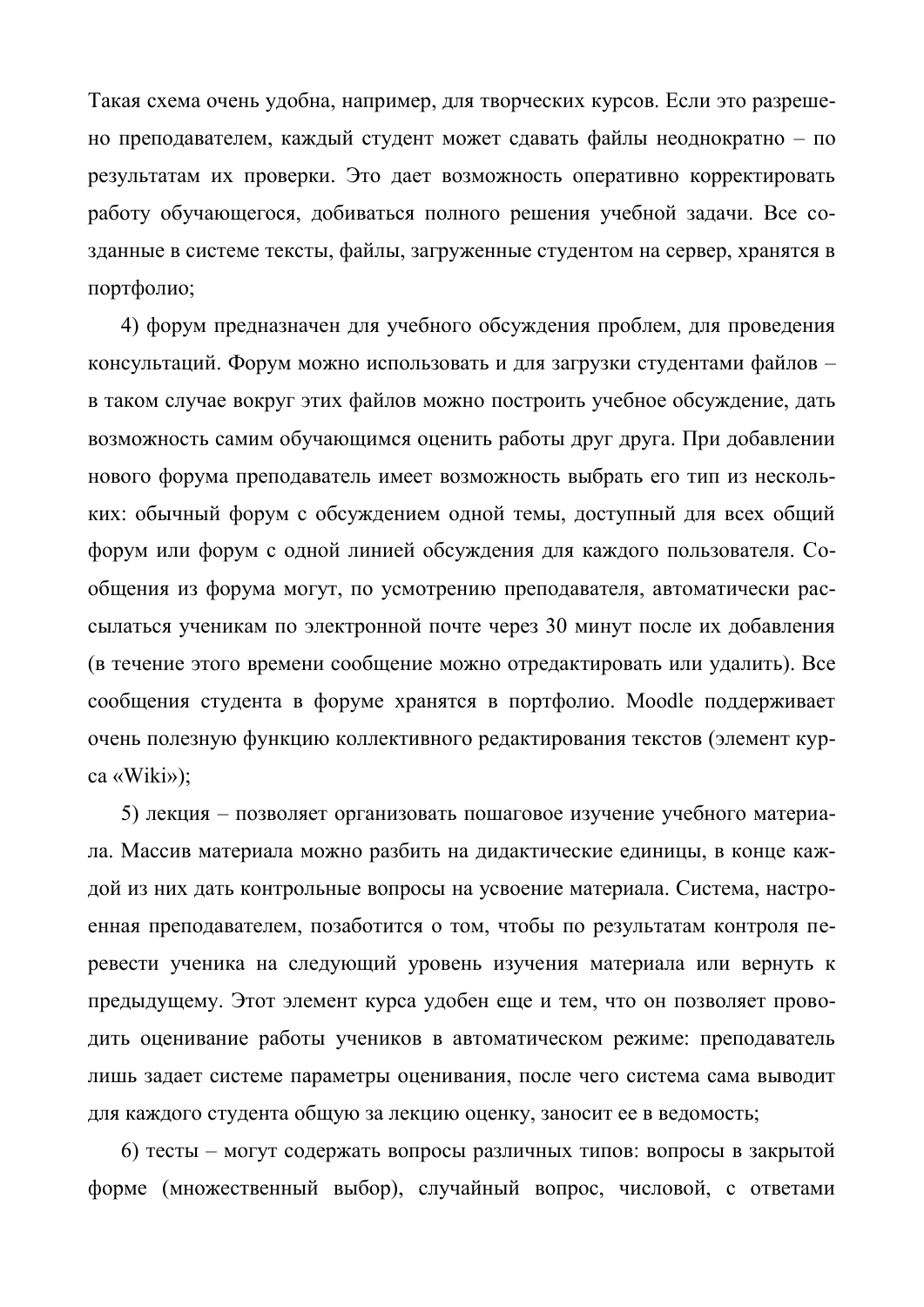Да/Нет; с коротким ответом, с вложенным ответом, с созданием соответствия и др. Вопросы тестов сохраняются в базе данных и могут повторно использоваться в одном или разных курсах. На прохождение теста может быть дано несколько попыток. Существует возможность установить лимит времени на работу с тестом. Преподаватель может поставить оценку по результатам работы с тестом или только показать правильные ответы на вопросы теста.

Надо подчеркнуть, что использование электронной образовательной среды Moodle позволяет проводить обучение в индивидуальном темпе, предоставляет свободу и гибкость, обеспечивает доступность к ресурсам Интернета, мобильность - эффективная реализация обратной связи между преподавателем и студентом и создает комфортные условия для творческого самовыражения обучаемого.

Одной из главных задач, которая стоит перед преподавателем становится правильная организация учебного процесса. При разработке своего учебного курса преподаватель должен:

1) сформировать учебно-методическое обеспечение курса: определить основные и дополнительные учебные материалы, а также электронные ресурсы для аудиторной и внеаудиторной работы;

2) определить, какие виды речевой деятельности, типы упражнений будут выполняться в аудитории, а какие – самостоятельно. В частности, при изучении иностранного языка языковые упражнения необходимо выносить на самостоятельную работу во внеаудиторное время, поскольку, с одной стороны, они являются затратными по времени, а с другой – студенты на старших курсах имеют в достаточной мере сформированные навыки и умения для работы с различными видами упражнений. К таковым относятся: имитативные, подстановочные упражнения, упражнения на трансформацию, расширение (сокращение) предложения, подбор аналогов, заполнение пропусков, конструирование фразы из структурных элементов и др. Студенты самостоятельно выполняют упражнения, размещенные на платформе Moodle, которая помогает преподавателю моделировать учебный процесс, своевременно давать советы по выполнению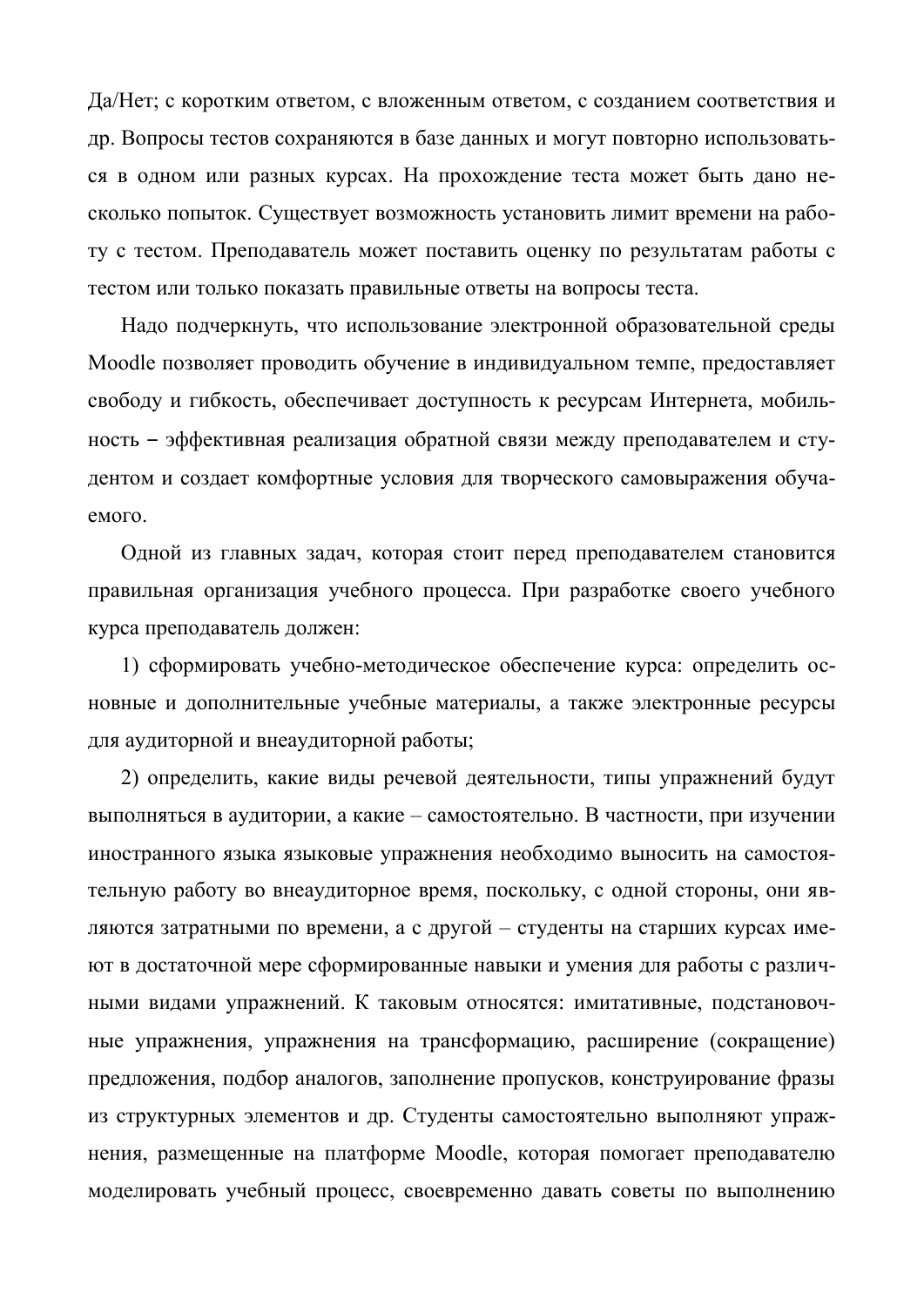заданий, а также отслеживать и контролировать самостоятельную деятельность студентов. Работа в аудитории предполагает, в основном, коммуникативную деятельность, поэтому студенты работают преимущественно с речевыми упражнениями, развивающими продуктивные умения, особенно в области говорения. К речевым упражнениям относятся вопросно-ответные, репликовые, а также условная беседа, пересказ прочитанного, драматизация текста или ситуации общения, описание, дискуссия, устный рассказ;

3) осуществлять контроль и самоконтроль студентов. При этом мотивирующим фактором может быть и сама электронная обучающая среда Moodle, позволяющая построить учебный процесс доступно, логично структурировать все его этапы и организовать контроль для студентов [http://moodlearn.ru/course/view.php?id=18]. Отладив процесс выполнения заданий на платформе, студенты быстро привыкают к тому, что их деятельность регулярно отслеживается преподавателем. Последний, перед началом занятия, проверив наличие размещенных заданий на платформе, знает, кто, *поработав* предварительно самостоятельно дома, готов к продуктивной работе в ауди*тории*. Это и является мотивирующим фактором для студентов. Они знают, какие задачи стоят перед ними и как достичь определенного результата. Формой итогового контроля может быть устная презентация небольшого исследовательского проекта, что позволяет студентам продемонстрировать свои профессиональные, коммуникативные, языковые и иные компетенции.

Подводя итог вышесказанному, можно с большой степенью уверенности утверждать, что платформа Moodle как основной способ организации обучения, как форма коммуникации преподавателя и студента, близкая к партнерству, представляет собой современную комфортную обучающую электронную среду, ориентированную на студентов и усиливающую их внутреннюю мотивацию. Применение виртуальной образовательной платформы Moodle в обучении иностранному языку способствует повышению эффективности этого процесса и, несомненно, является перспективным при формировании у студентов компе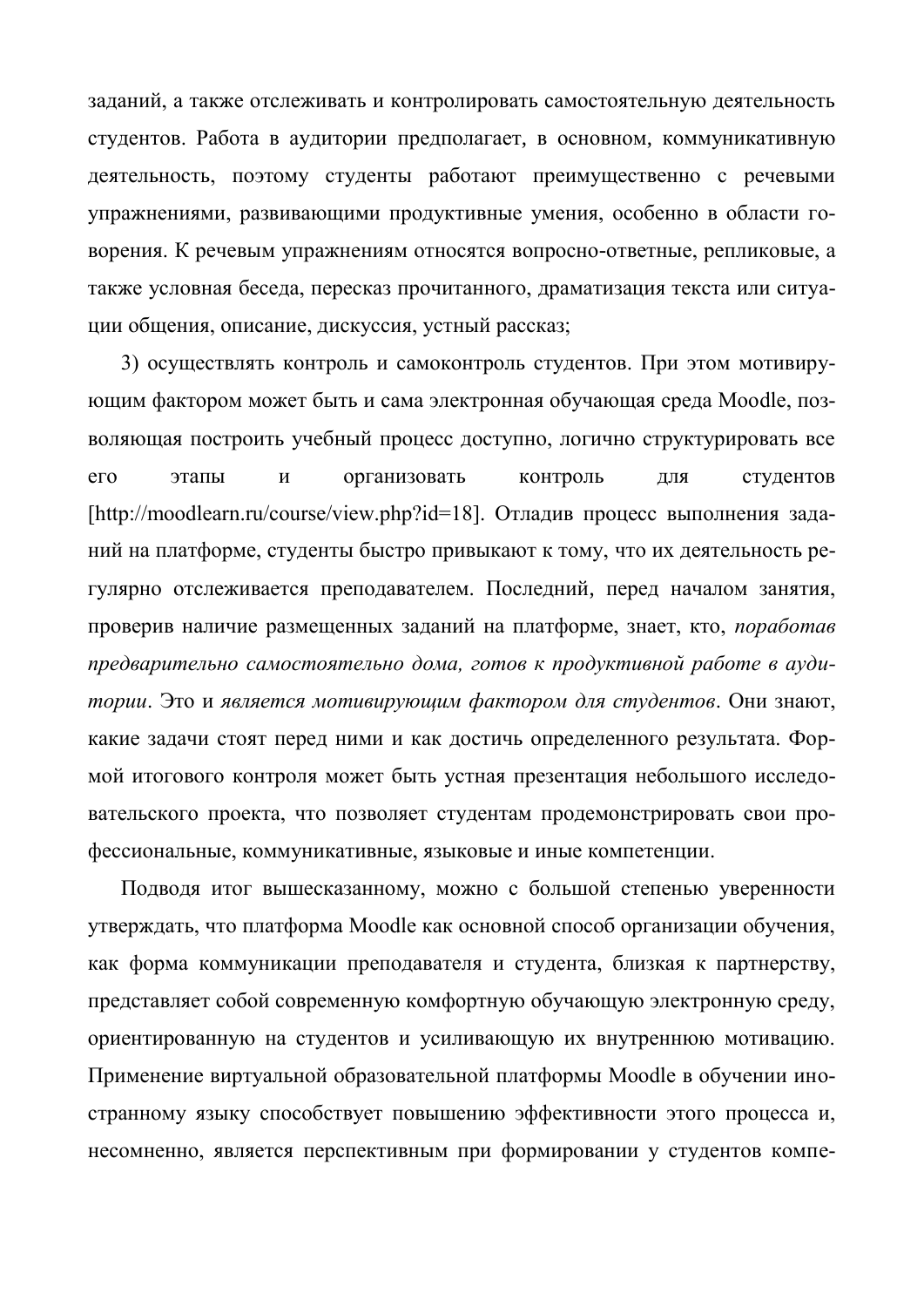тенций, связанных с использованием иностранного языка в их будущей профессиональной деятельности.

Таким образом, компетентностный подход – это подход, реализующий деятельностный характер образования, при котором учебный процесс ориентируется на практические результаты. При этом не происходит и отрицание знаний, которые нужны как основа деятельности. Поэтому в теории обучения и воспитания появилось понятие «компетентность», которое означает способность мобилизовать полученные знания, умения, опыт и способы поведения в условиях конкретной ситуации, конкретной деятельности, то есть в преподавании иностранных языков.

Вышеупомянутые универсальные учебные действия обучающихся выполняются совершенно в новых on-line условиях – в образовательной среде сетевой технологии. Дидактические возможности системы позволяет преподавателю и студентам быть субъектами самореализации в образовательной платформе Moodle, что, в конечном итоге, приводит к модернизации учебного процесса в целом.

## **Библиографический список**

1. *Бермус А. Г.* Проблемы и перспективы реализации компетентностного подхода в образовании // Интернет-журнал «Эйдос». 2005. 10–12 сентября [Электронный ресурс]. Режим доступа: <http://www.eidos.ru/journal/2005/0910-12.htm>. (дата обращения 20.02.2016).

2. Востриков В. А. Основы теории и технологии компетентностного подхода в элитной школе. Авторская модель. Монография / В. А. Востриков. Томск: Изд-во «Продуктивная педагогика», 2006. 218 с.

3. Зимняя И. А. Ключевые компетенции – новая парадигма результата образования // Высшее образование сегодня. 2003. № 5. С. 34–42.

4. Каверина И. Г. Реализация компетентностного подхода на уроках в средней общеобразовательной школе // Интернет-журнал «Эйдос». 2007 [Электронный ресурс]. Режим доступа: [http://www.eidos.ru/journal/2007/0222 -5.htm](http://www.eidos.ru/journal/2007/0222%20-5.htm) (дата обращения:  $16.01.2016$ ).

5. Компетентностный подход в педагогическом образовании // Коллективная монография. Под ред. В. А. Козырева и Н. Ф. Радионовой. СПб.: Изд-во РГПУ им А. И. Герцена, 2004. 392 c.